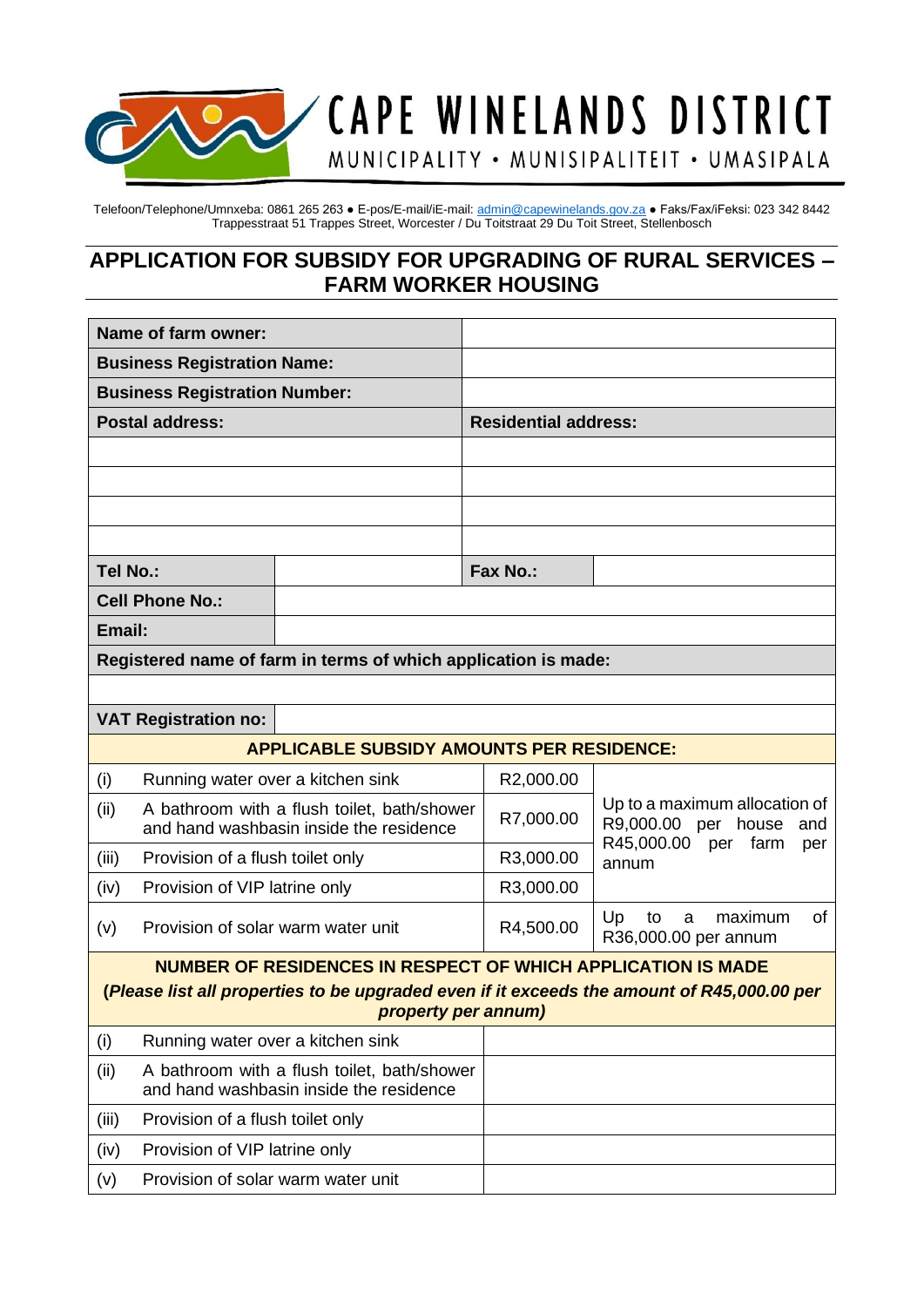### **Please note that:**

- 1. Due to the shortfall in funding when compared to needs that exists, your application may not necessarily be approved, or may only be partially approved.
- 2. In terms of the Municipal Health By-laws: Cape Winelands District Municipality, promulgated in Provincial Gazette Extraordinary 6696 of 15 February 2010 the legal obligation for the provision of water and sanitation at farm worker housing rests with the farm owner and should this subsidy application not approved such lack of approval shall not exempt the owner from his or her legal obligation in terms thereof.

#### **In terms of the policy of the Cape Winelands District Municipality the approval of the subsidies is subject to the following conditions:**

- 1. The residence must be used for farm worker accommodation for at least three years and for the duration of this period the owner must maintain the facilities in good working condition.
- 2. A written agreement in this regard must be entered into with the Cape Winelands District Municipality.
- 3. All work must be completed before the 31<sup>st</sup> of May of the financial year for which the subsidy was approved.
- 4. Subsidies will only be paid once all work have been completed to the satisfaction of the Cape Winelands District Municipality.
- 5. Subsidies are linked to the health and hygiene awareness programme of the Cape Winelands District Municipality which will be made available to the farm.
- 6. A maximum subsidy of R9,000.00 per residence and R45,000.00 per farm shall be considered for the upgrading of water and sanitation and a maximum of R36,000.00 per farm for solar warm water systems.

The Cape Winelands District Municipality adheres to the Protection of Personal Information Act, 2013 (Act No 4 of 2013) and regulations promulgated thereunder ("PoPI Act") and all personal information provided will be held and/or stored securely for the purpose of this application.

By submitting your application form to us, you understand and agree to the following:

- All personal information that you provide to us will be held and/or stored securely for the purpose of this application only.
- Your personal information will be stored electronically in a database.
- You have no objection to the Cape Winelands District Municipality retaining your personal information.
- All personal information that you provide to us will be used only for the purposes for which it is collected.
- A copy of the Cape Winelands District Municipality's policy on Protection of Personal Information can be viewed at [www.capewinelands.gov.za.](http://www.capewinelands.gov.za/)

| <b>OWNER'S SIGNATURE</b> | <b>DATE</b> |
|--------------------------|-------------|